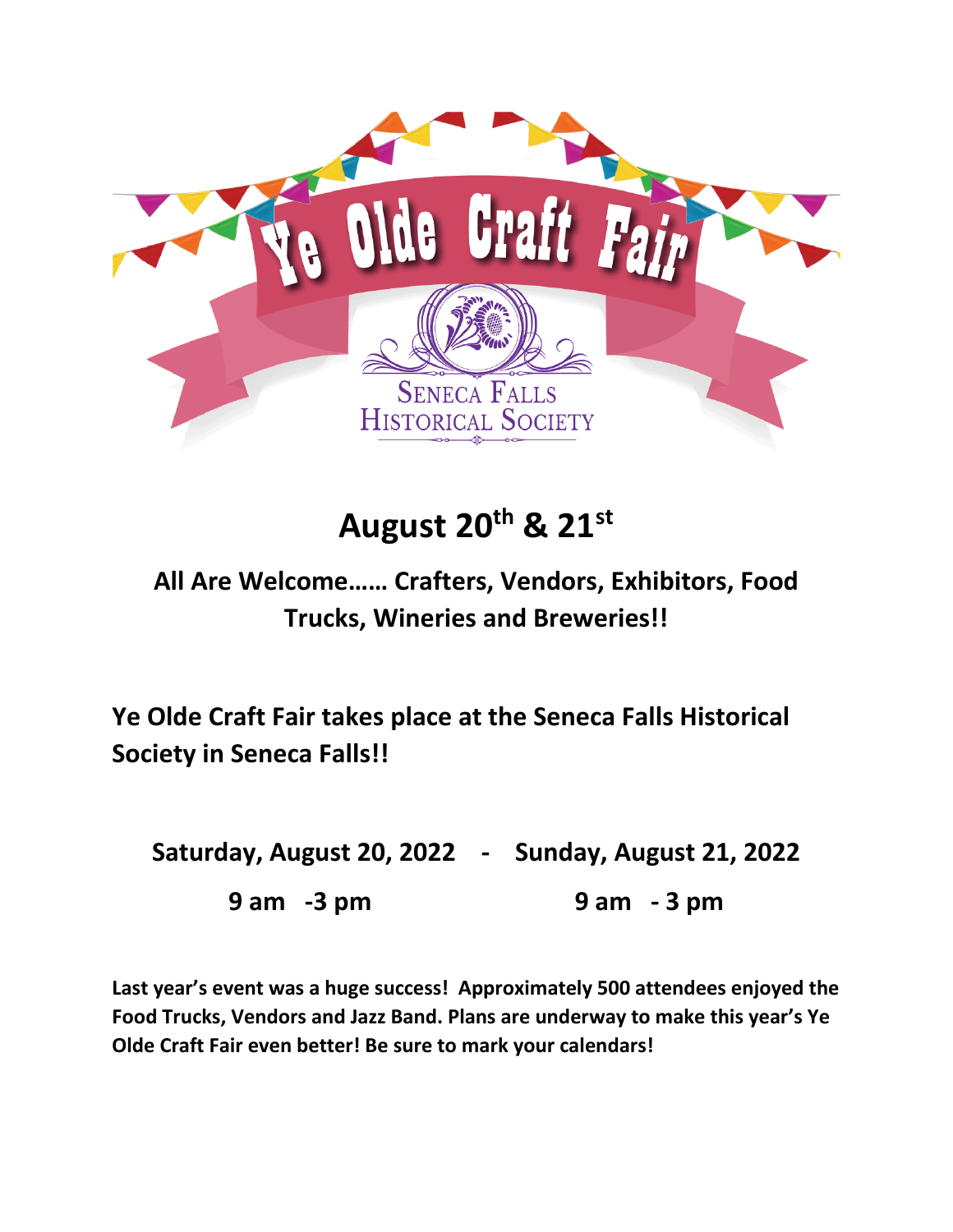**Booth Space: Booth spaces are 10' x 10'. Exhibitors may apply for a maximum of two spaces. Set-up will be Friday night between 4:00 – 7:00 pm. Also, set-up will be Saturday starting at 7 am – 8:30 am. Fees are listed below. Parking is off site.** 

| Fees:                | Rate                               |  |  |
|----------------------|------------------------------------|--|--|
|                      | (Apply by August 5 <sup>th</sup> ) |  |  |
| Saturday (one booth) | \$25.00                            |  |  |
| Sunday (one booth)   | \$25.00                            |  |  |
| <b>Both Days</b>     | \$50.00                            |  |  |

**Beer & Wine Vendors will need a permit from the State Liquor Authority**

**Seneca County Health Permit required for Food Vendors**

**Applications received after August 5, 2022 (add \$5.00)** 

**No CANCELLATIONS after August 5, 2022** 

**APPLICATIONS WILL NOT BE ACCEPTED AFTER AUGUST 12, 2022**

**Please, make checks out to Seneca Falls Historical Society and mail to 55 Cayuga Street, Seneca Falls, Ny 13148**

| Name:                              |              |  |
|------------------------------------|--------------|--|
| Describe your merchandise/service: |              |  |
| <b>Address:</b>                    |              |  |
| <b>E-mail address:</b>             | Cell phone#: |  |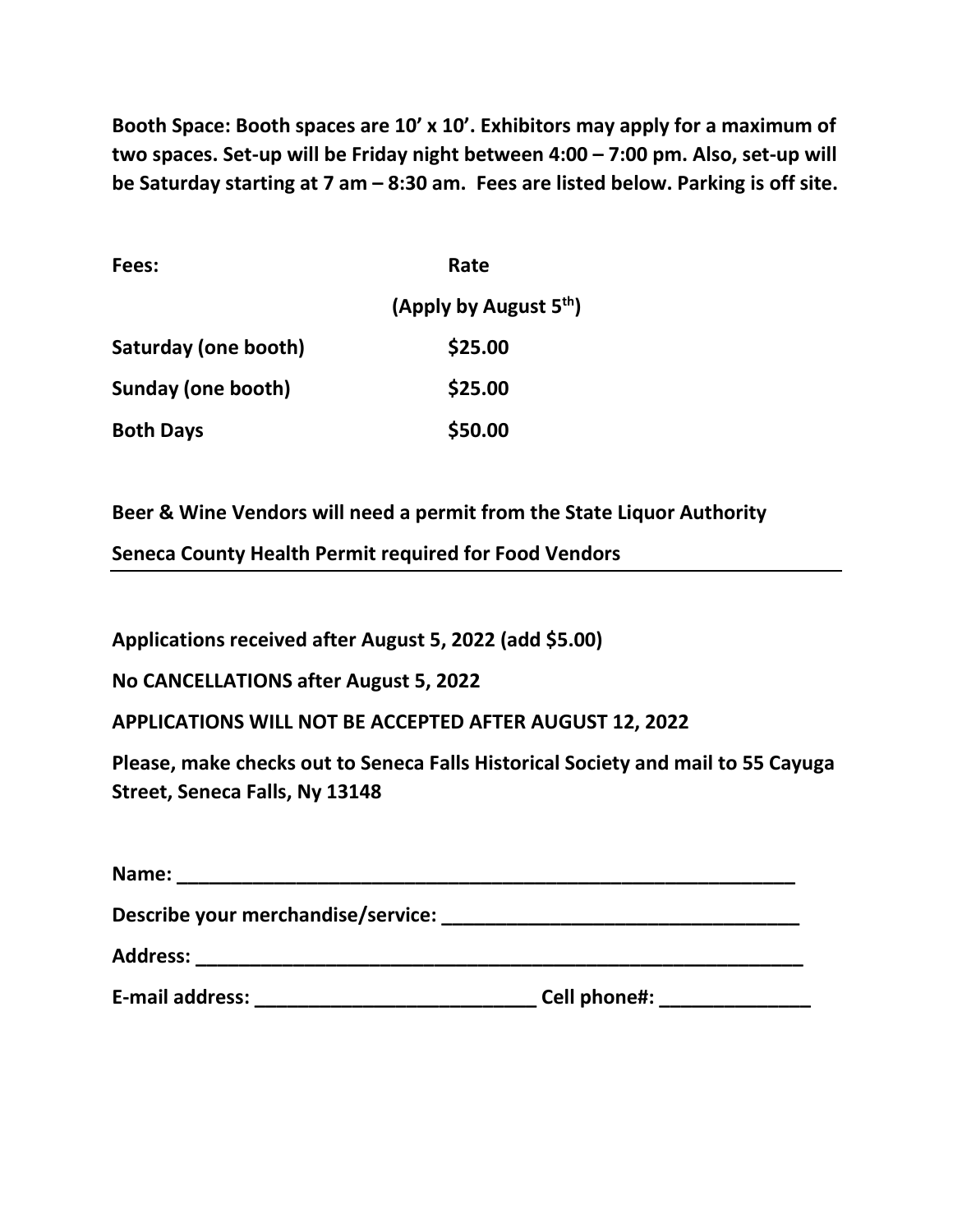| # of booths                       | $x$ \$ 25.00 = | \$0.00 |        |  |
|-----------------------------------|----------------|--------|--------|--|
| # of Days participating: Saturday |                |        | Sunday |  |

**I have read and understand the rules and regulations and agree that my organization and any individuals representing said organization at Ye Olde Craft Fair 2022 will abide by said rules and regulations.** 

**I further agree that I will hold SFHS or its affiliates harmless for any injuries, damages or losses sustained to any of my and /or my business organizations' equipment, material and /or supplies during the period said equipment, materials and /or supplies shall be placed at the event site in connection with the above event. The signature below indicates agreement with all requirements listed in the accompany information Sheet.** 

**Signature of Applicant Date** 

**\_\_\_\_\_\_\_\_\_\_\_\_\_\_\_\_\_\_\_\_\_\_\_\_\_ \_\_\_\_\_\_\_\_\_\_\_\_\_\_\_\_\_\_\_** 5/23/22